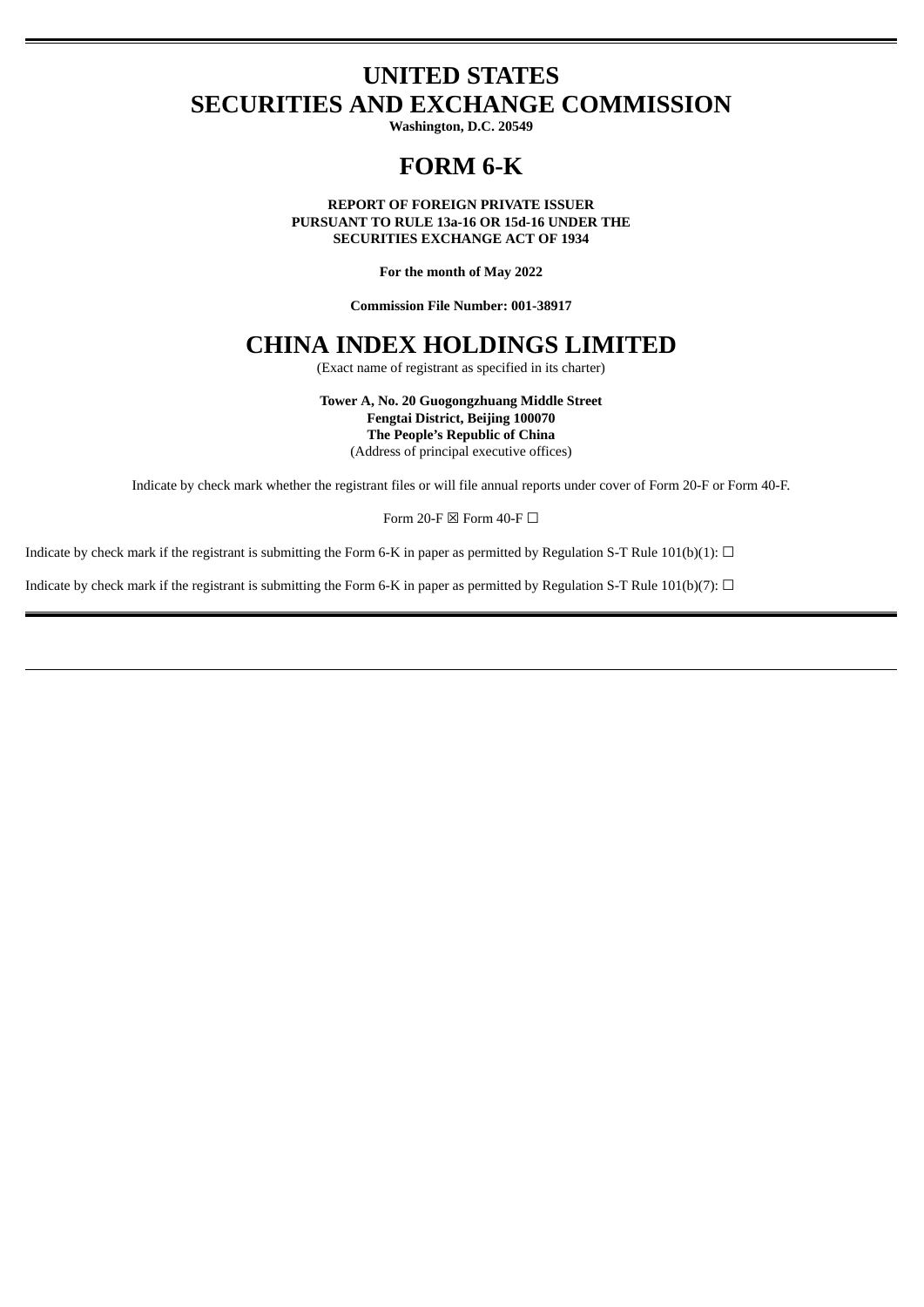# **EXHIBIT INDEX**

| Exhibit No.  |                                  | <b>Description</b> |  |
|--------------|----------------------------------|--------------------|--|
| Exhibit 99.1 | Press Release dated May 20, 2022 |                    |  |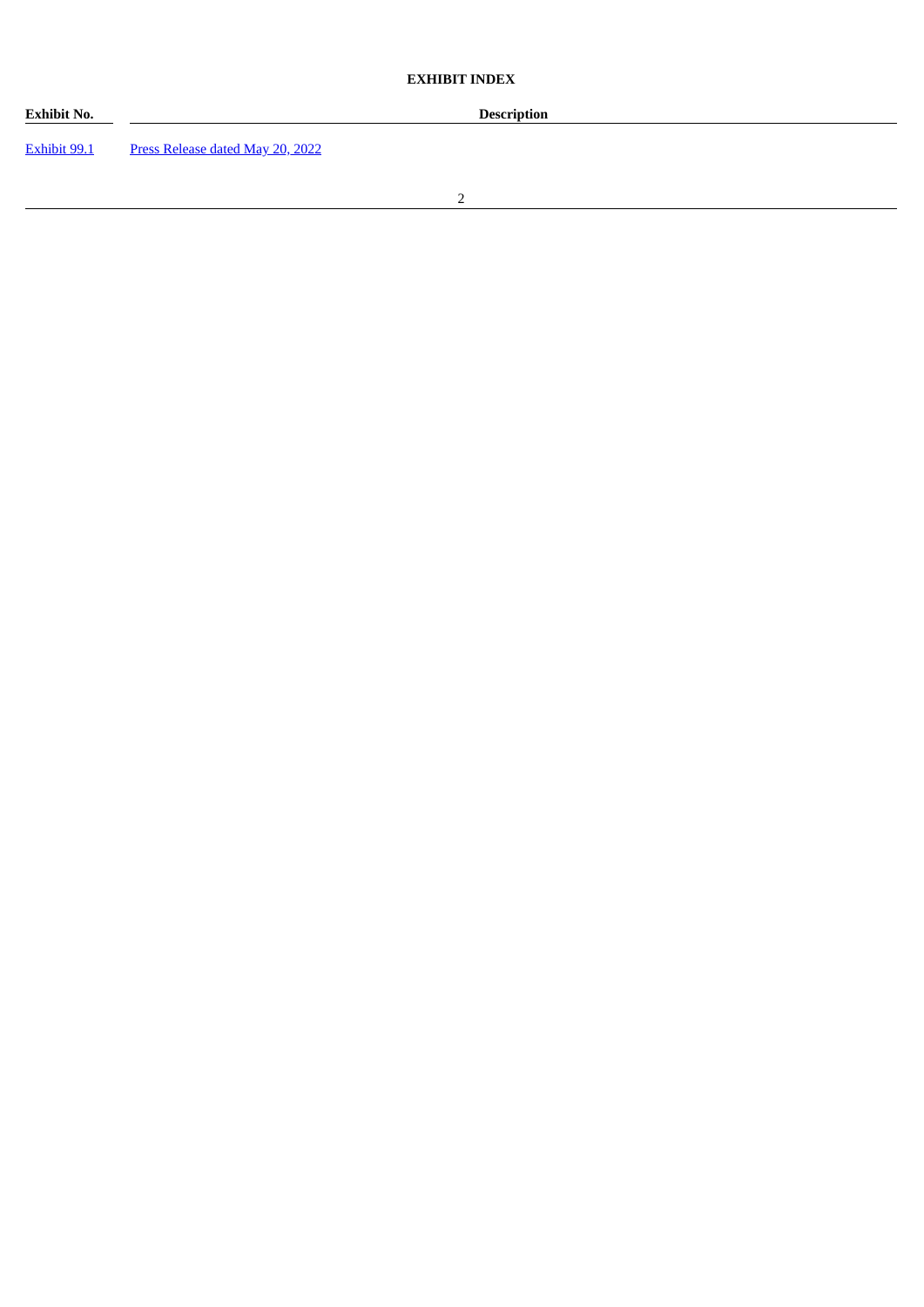# **SIGNATURES**

Pursuant to the requirements of the Securities Exchange Act of 1934, the registrant has duly caused this report to be signed on its behalf by the undersigned, thereunto duly authorized.

**CHINA INDEX HOLDINGS LIMITED**

Date: May 23, 2022 By: /s/ Yu Huang Name: Yu Huang Title: Chief Executive Officer and President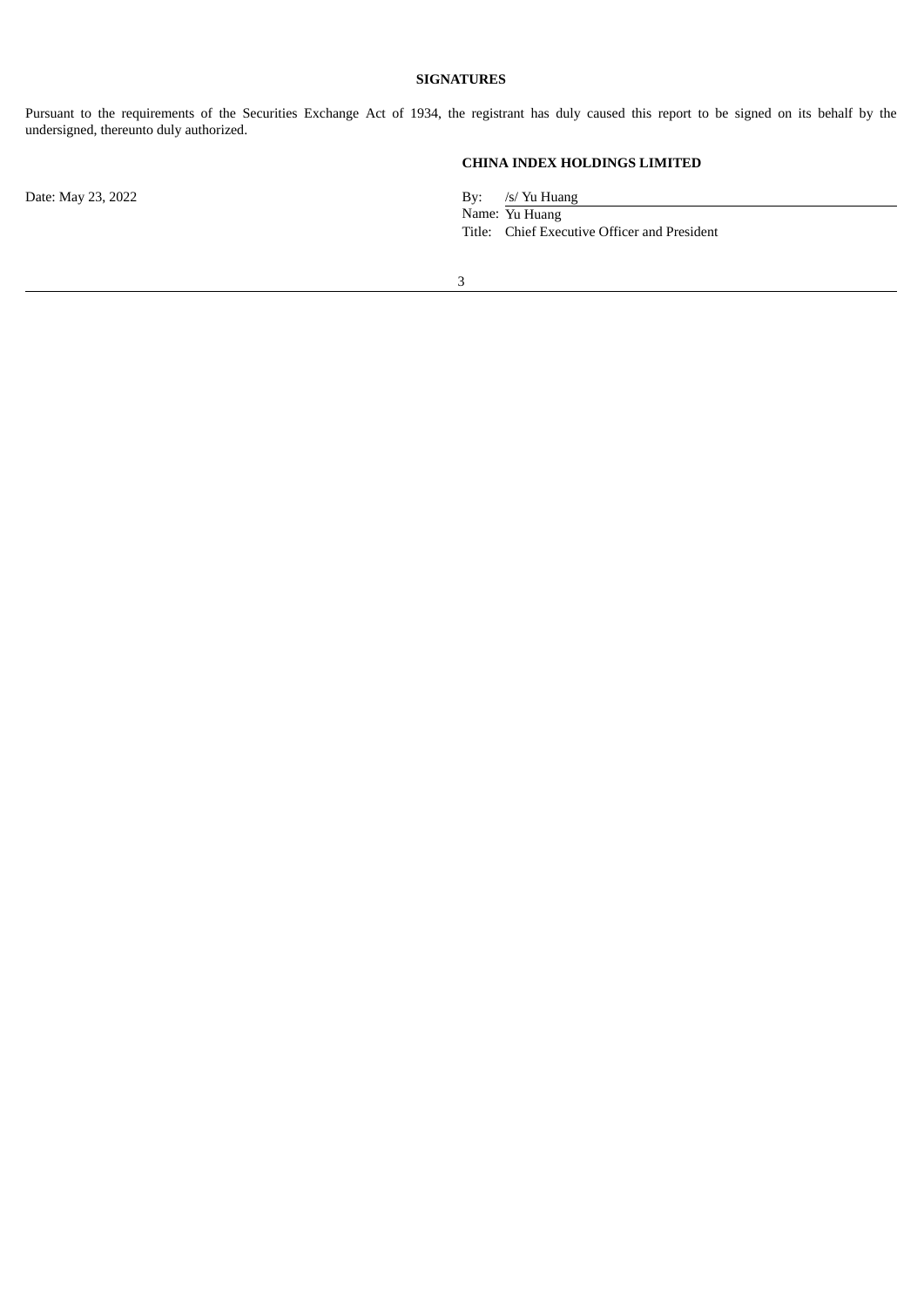# **China Index Holdings Announces First Quarter 2022 Unaudited Financial Results**

<span id="page-3-0"></span>BEIJING, May 20, 2022 /Globe Newswire/ -- China Index Holdings Limited (NASDAQ: CIH), ("CIH" or the "Company"), a leading real estate information and analytics service platform provider in China, today announced its unaudited financial results for the first quarter ended March 31, 2022.

## **First Quarter 2022 Highlights**

- · **Total revenues** were RMB118.5 million, a decrease of 11.4% from RMB133.7 million in the corresponding period of 2021.
- · **Operating income** was RMB45.3 million, a decrease of 25.5% from RMB60.8 million in the corresponding period of 2021.
- · **Net income** was RMB41.9 million, a decrease of 25.9% from RMB56.6 million in the corresponding period of 2021.

#### **First Quarter 2022 Financial Results**

## **Revenues**

CIH reported total revenues of RMB118.5 million in the first quarter of 2022, a decrease of 11.4% from RMB133.7 million in the corresponding period of 2021, primarily due to the broad macro environment challenges the industry was facing.

- · **Revenues from information and analytics services (SaaS)** were RMB56.6 million in the first quarter of 2022, a decrease of 11.2% from RMB63.8 million in the corresponding period of 2021.
- · **Revenues from marketplace services** were RMB61.9 million in the first quarter of 2022, a decrease of 11.6% from RMB70.0 million in the corresponding period of 2021.

#### **Cost of Revenues**

Cost of revenues was RMB21.7 million in the first quarter of 2022, a decrease of 14.1% from RMB25.3 million in the corresponding period of 2021, primarily due to the cost-saving actions CIH has taken in response to the broad macro environment challenges.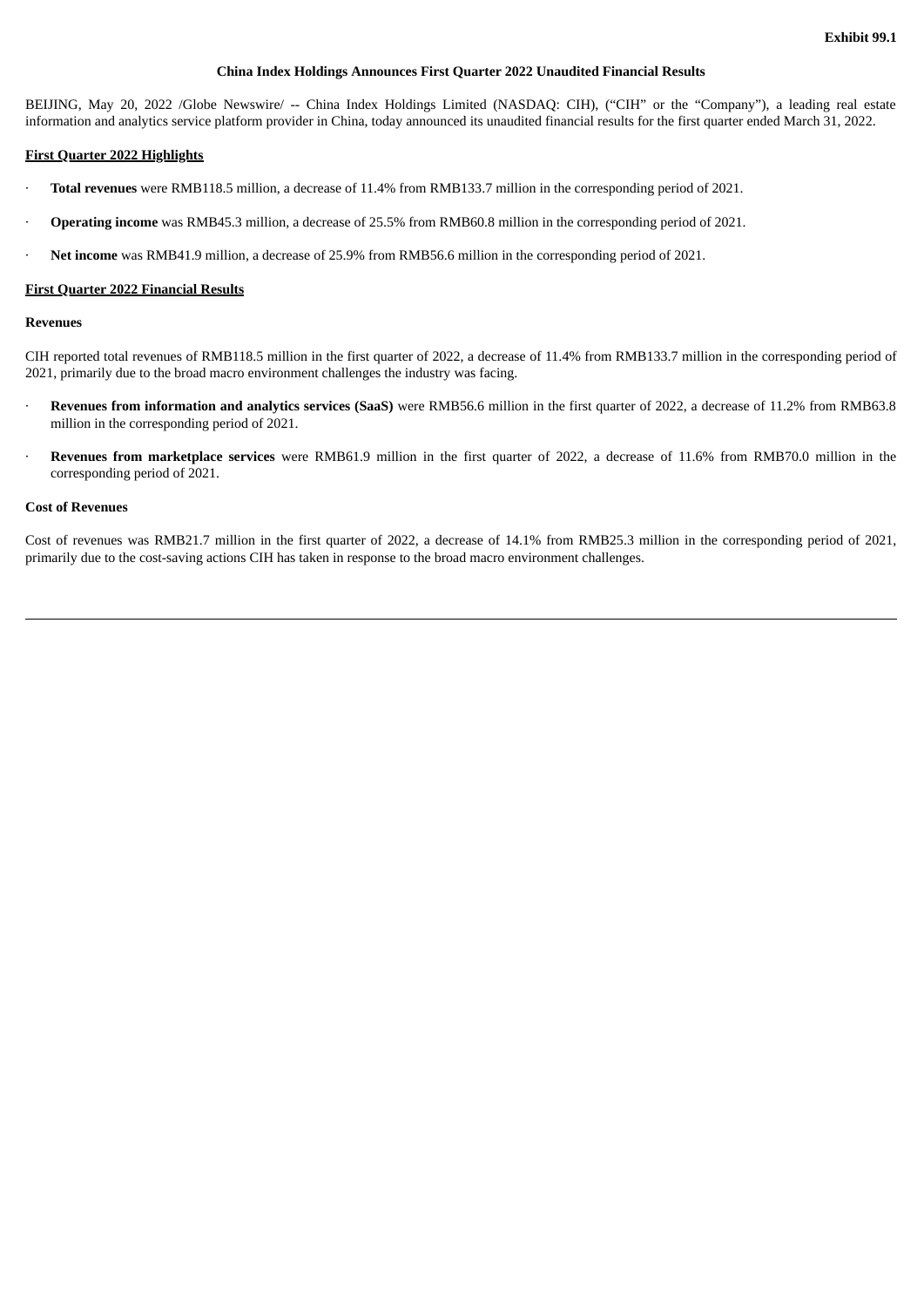# **Operating Expenses**

Operating expenses were RMB51.4 million in the first quarter of 2022, an increase of 8.1% from RMB47.6 million in the corresponding period of 2021.

- · **Selling and marketing expenses** were RMB24.5 million in the first quarter of 2022, a decrease of 7.4% from RMB26.5 million in the corresponding period of 2021, primarily due to a decrease in personnel cost.
- · **General and administrative expenses** were RMB26.9 million in the first quarter of 2022, an increase of 27.6% from RMB21.1 million in the corresponding period of 2021, primarily due to an increase in bad debt expense and the accrual of professional fees.

#### **Operating Income**

Operating income was RMB45.3 million in the first quarter of 2022, a decrease of 25.5% from RMB60.8 million in the corresponding period of 2021.

# **Income Tax Expenses**

Income tax expenses were RMB7.0 million in the first quarter of 2022, a decrease of 24.1% from RMB9.2 million in the corresponding period of 2021.

#### **Net Income**

Net income was RMB41.9 million in the first quarter of 2022, a decrease of 25.9% from RMB56.6 million in the corresponding period of 2021.

## **Business Outlook**

Due to current unstable market conditions, management believes CIH's 2022 annual revenue is expected to decrease approximately 10% year-to-year. These estimates represent management's current and preliminary views, which are subject to change.

## **Recent Developments**

## **Board Changes**

Mr. Jeff Xuesong Leng and Ms. Jill Jie Jiao have resigned from the Board and committees of the Board for personal reasons, effective May 20, 2022. Mr. Leng and Ms. Jiao's resignations did not result from any disagreement with the Company or on any matter related to the Company's operations, policies or practices. CIH thanks Mr. Leng and Ms. Jiao for their efforts and contributions to the Company.

Mr. Jason Chenyang Wei and Mr. Jianping Ye have been appointed as independent directors to the Board, effective May 20, 2022. Mr. Wei will serve as Chairperson on the Audit Committee and as a member on the Nominating and Corporate Governance Committee. Mr. Ye will serve as a member on the Audit Committee, the Nominating and Corporate Governance Committee, and the Compensation Committee. Upon the effectiveness of Mr. Leng's and Ms. Jiao's resignations and Mr. Wei's and Mr. Ye's appointments, the Board will consist of five directors, including three independent directors. Below are Mr. Wei's and Mr. Ye's biographies.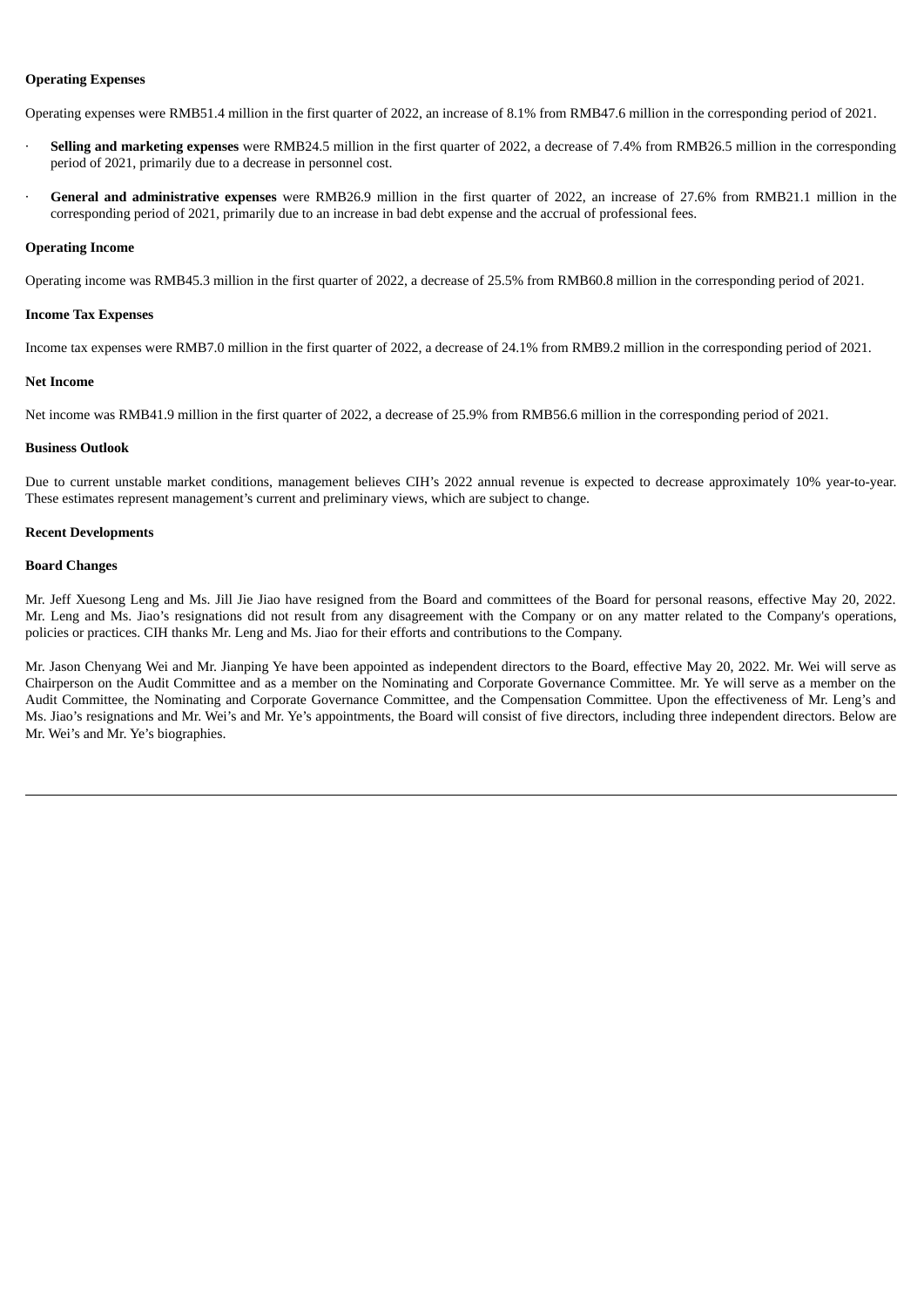Mr. Jason Chenyang Wei is Associate Dean of Tsinghua Institute of FinTech Research. At Tsinghua PBC School of Finance (PBCSF), he serves as Director of the China Insurance and Pension Research Center, and Secretary General of Tsinghua PBCSF Global Forum of Real Estate Finance. He is former General Manager of the New York Center and Chief U.S. Economist of Zenity Holdings, a global industrial investment group headquartered in China. Prior to joining Zenity, he was Head of Credit Research at American International Group (AIG). Before joining AIG, he was Senior Economist at the Federal Reserve Bank of Philadelphia, and before that he was Economist at the Federal Reserve Bank of New York. He is also a Research Fellow at Wharton Financial Institutions Center. He has published on top-tier finance and policy journals including Review of Financial Studies, Economic Policy Review, Tsinghua Financial Review, and International Financial Review. He is former Chairman of Board of The Chinese Finance Association (TCFA), the largest global association of Chinese finance professionals with over 6000 members worldwide. He served as President of TCFA from 2014 to 2015. He holds a Ph.D. in Finance from Stern School of Business at New York University, a M.S. in Economics from University of Texas at Austin, and a B.A. in Finance from Tsinghua School of Economics and Management.

Mr. Jianping Ye is Professor and Doctoral Supervisor of the School of Public Administration and Policy of Renmin University of China. He is a member of the Science and Technology Committee of the Ministry of Land and Resources, the Vice Chairman of the Real Estate Appraisal and Brokerage Expert Committee and the Policy Research Committee of the Ministry of Housing and Urban-Rural Development of the People's Republic of China. He is also an executive member of China Land Science Society (also the Vice Chairman of Cultivated Land Protection Branch and Popular Science Branch), the Director of the Department of Land Management of the School of Public Administration and Policy of Renmin University of China (2001-2012), the Vice President of China Institute of Real Estate Appraisers and Agents (2012), Vice President of Beijing Land Science Society, executive member of Global Chinese Real Estate Congress, Honorary Professor of the Departments of Architecture and Real Estate of the University of Hong Kong, Director and Founder of the Asia Pacific Housing Network (APHRN), and Senior Fellow of the Royal Institution of Chartered Surveyors (FRICS). Mr. Ye holds a Ph.D. in Management and a Master's degree in Economics from Renmin University of China, and a Bachelor's degree in Engineering from Wuhan University.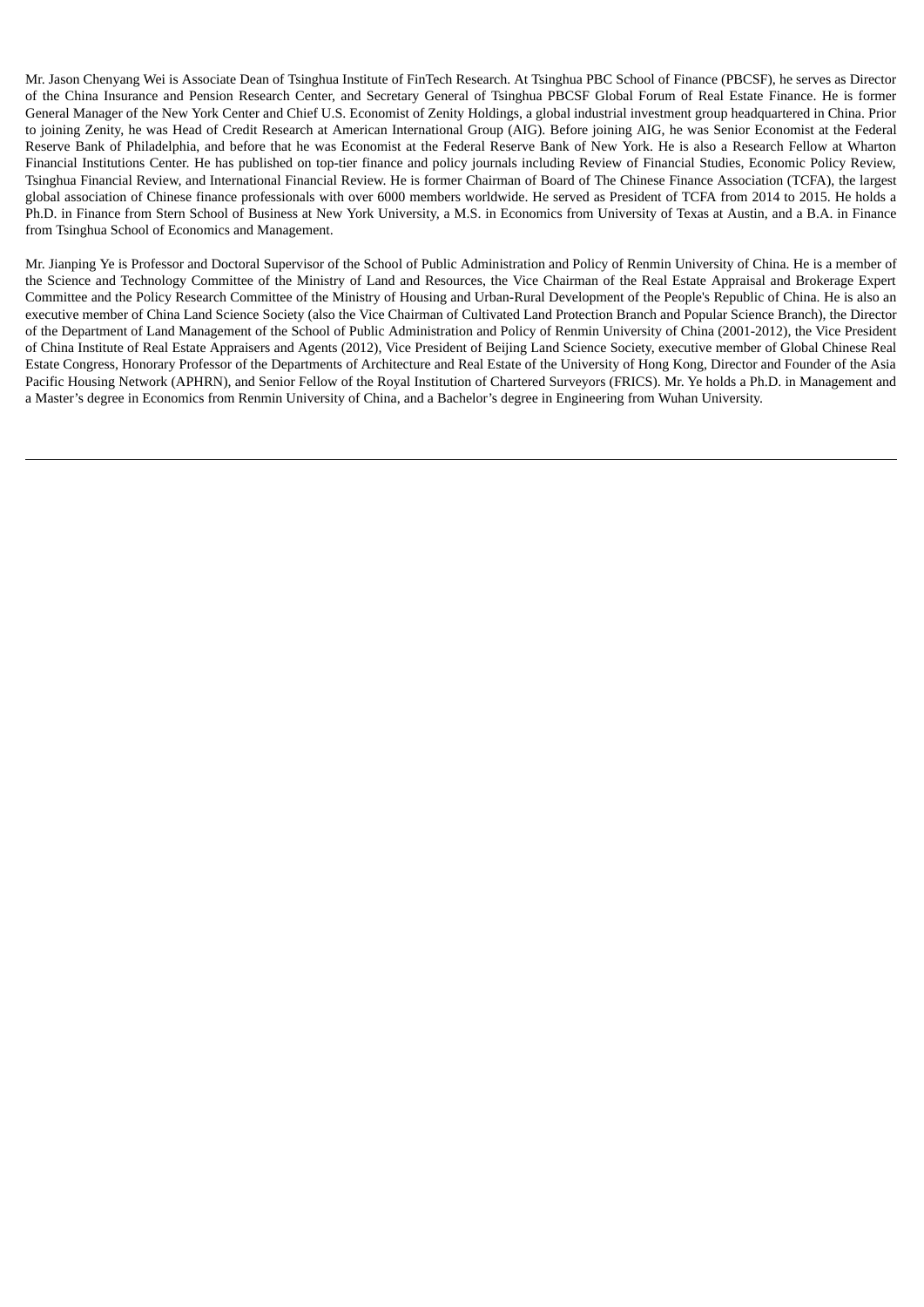# **Conference Call Information**

CIH's management team will host a conference call on May 20 at 7:00 AM U.S. ET (7:00 PM Beijing/Hong Kong time). The dial-in details for the live conference call are:

| <b>International Toll:</b>   | +65 67135110                                  |
|------------------------------|-----------------------------------------------|
| <b>Toll-Free/Local Toll:</b> |                                               |
| <b>United States</b>         | $+1833-239-5755/+1332-208-9430$               |
| Hong Kong                    | $+852800 - 906 - 603 / +8523018 - 6773$       |
| Mainland China               | $+86800 - 820 - 5506$ / $+86400 - 820 - 5097$ |
| Direct Event Passcode        | 1776643#                                      |

For participants who wish to join the call, please complete online registration using the link provided below **at least 20 minutes** prior to the scheduled call start time. Upon registering, you will be provided with all conference call access information, including dial-in numbers, Direct Event passcode (1776643#), a unique registrant ID and an e-mail with detailed instructions to join the conference call.

# **Direct Event online registration:** http://apac.directeventreg.com/registration/event/1728096

A telephone replay of the call will be available after the conclusion of the conference call from 10:00 AM ET on May 20, 2022 through 09:59 AM ET May 28, 2022. The dial-in details for the telephone replay are:

| <b>International Toll:</b>   | $+61$ 2-8199-0299                         |
|------------------------------|-------------------------------------------|
| <b>Toll-Free/Local Toll:</b> |                                           |
| <b>United States</b>         | $+1855 - 452 - 5696 / +1646 - 254 - 3697$ |
| Hong Kong                    | +852 800-963-117 / +852 3051-2780         |
| Mainland China               | +86 800-988-0601 / +86 400-820-9703       |
| Conference ID:               | 1728096                                   |

A live and archived webcast of the conference call will be available at http://ir.chinaindexholdings.com.

## **About CIH**

CIH operates a leading real estate information and analytics service platform in China in terms of geographical coverage and volume of data points. Its services span across database, analytics and promotions services for China's real estate markets. CIH serves a substantial base of real estate participants in China, including real estate developers, brokers and agents, property management companies, financial institutions and individual professionals, with a reliable, comprehensive and seasonable collection of real estate data, complemented by a variety of powerful analytical and marketing tools. For more information about CIH, please visit http://ir.chinaindexholdings.com.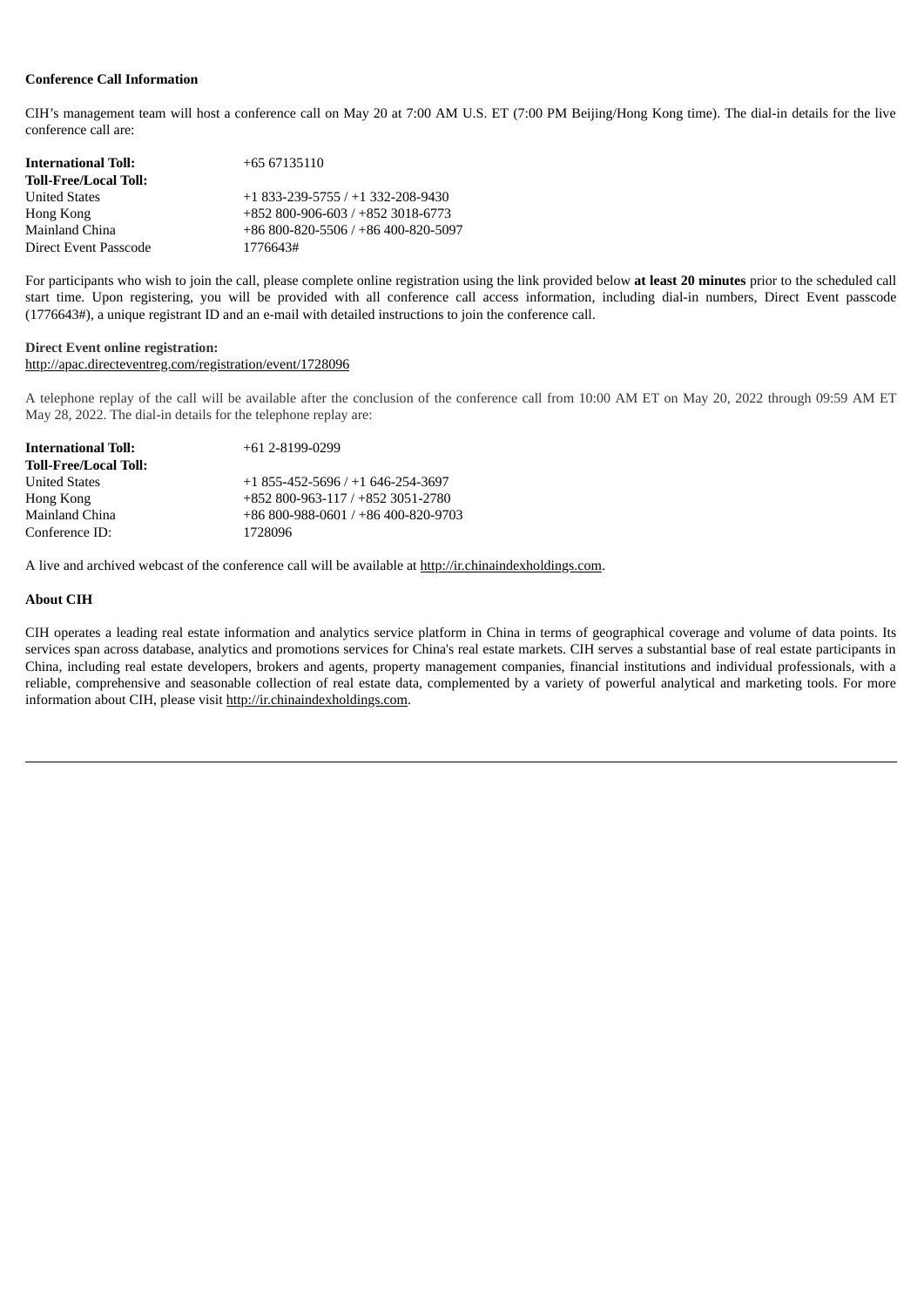## **Safe Harbor Statements**

This press release contains forward-looking statements within the meaning of Section 27A of the Securities Act of 1933, as amended, and Section 21E of the Securities Exchange Act of 1934, as amended. Such forward-looking statements are made under the "safe harbor" provisions of the U.S. Private Securities Litigation Reform Act of 1995.

These forward-looking statements can be identified by terminology such as "will," "expects," "is expected to," "anticipates," "aim," "future," "intends," "plans," "believes," "are likely to," "estimates," "may," "should" and similar expressions, and include, without limitation, statements regarding CIH's future financial performance, revenue guidance, growth and growth rates, market position and continued business transformation. Such statements are based upon management's current expectations and current market and operating conditions, and relate to events that involve known or unknown risks, uncertainties and other factors, all of which are difficult to predict and many of which are beyond CIH's control, which may cause its actual results, performance or achievements to differ materially from those in the forward-looking statements. Potential risks and uncertainties include, without limitation, the impact of the Company's business development strategies, the Company's ability to continue as a going concern in the future, the impact of the COVID-19 pandemic, and the impact of current and future government policies affecting China's real estate market. Further information regarding these and other risks, uncertainties or factors is included in CIH's filings with the U.S. Securities and Exchange Commission. CIH does not undertake any obligation to update any forward-looking statement as a result of new information, future events or otherwise, except as required under law.

# **For investor and media inquiries, please contact:**

**Ms. Jessie Yang** Investor Relations Email: CIH-IR@fang.com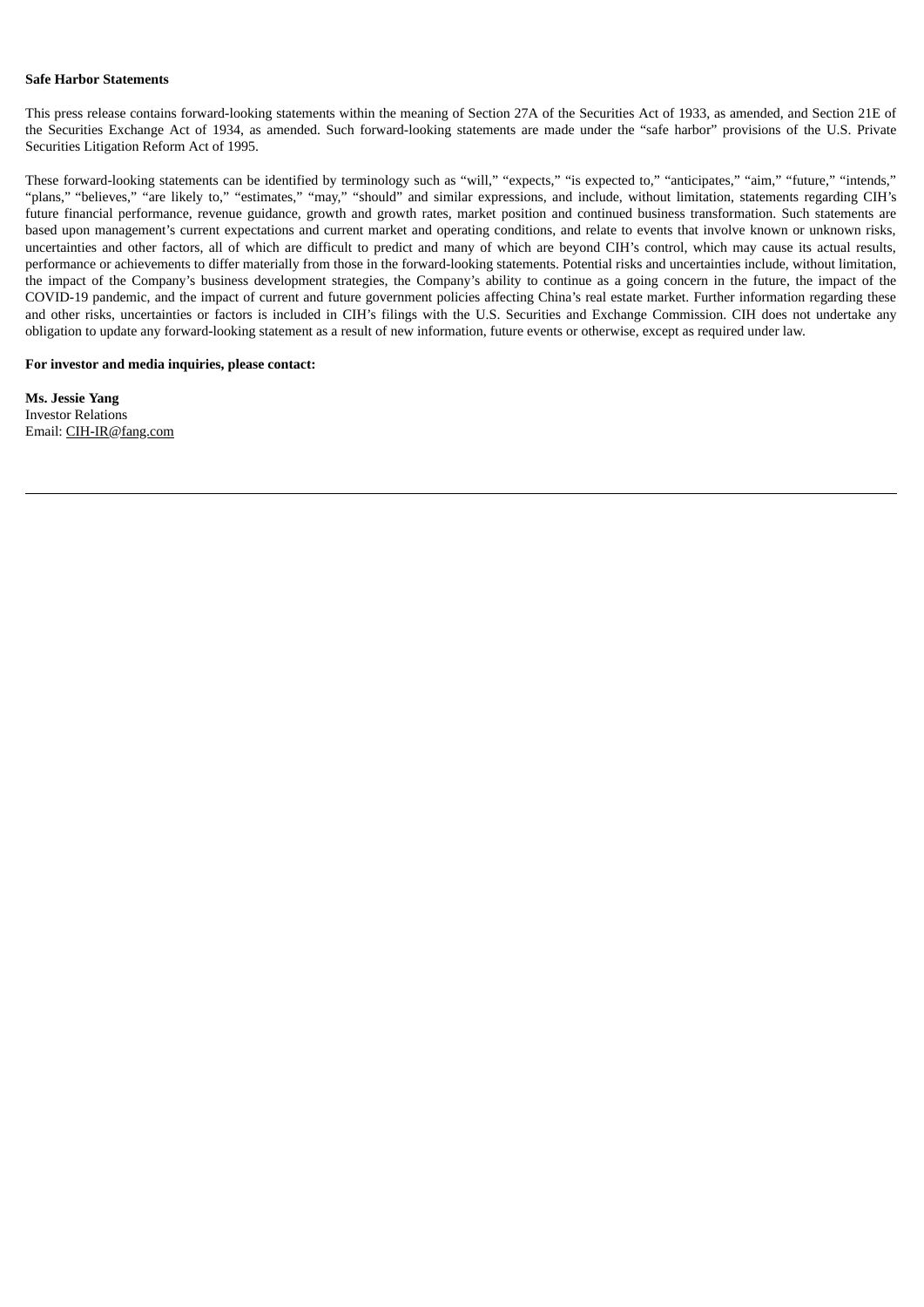# **CHINA INDEX HOLDINGS LIMITED UNAUDITED CONDENSED CONSOLIDATED BALANCE SHEETS (Amounts in thousands of Renminbi ("RMB"), except for share data)**

|                                                                                                            | As of March 31, | As of December 31, |
|------------------------------------------------------------------------------------------------------------|-----------------|--------------------|
|                                                                                                            | 2022            | 2021               |
| <b>ASSETS</b>                                                                                              |                 |                    |
| <b>Current assets:</b>                                                                                     |                 |                    |
| Cash and cash equivalents                                                                                  | 252,842         | 361,521            |
| Short-term investments                                                                                     | 109,555         |                    |
| Accounts receivable, net of allowance for doubtful accounts                                                | 52,514          | 49,217             |
| Prepaid expenses and other current assets                                                                  | 24,543          | 25,531             |
| <b>Total current assets</b>                                                                                | 439,454         | 436,269            |
| Non-current assets:                                                                                        |                 |                    |
| Property and equipment, net                                                                                | 1,067           | 1,424              |
| Right of use assets                                                                                        | 41,915          | 38,892             |
| Other non-current assets                                                                                   | 4,508           | 4,212              |
| Total non-current assets                                                                                   | 47,490          | 44,528             |
| <b>Total assets</b>                                                                                        | 486,944         | 480,797            |
| <b>LIABILITIES AND SHAREHOLDERS' EQUITY</b>                                                                |                 |                    |
| <b>Current liabilities:</b>                                                                                |                 |                    |
| Accounts payable                                                                                           | 13,787          | 11,465             |
| Income taxes payable                                                                                       | 28,784          | 25,474             |
| Deferred revenue                                                                                           | 173,293         | 216,188            |
| Amounts due to a related party                                                                             | 5,684           | 12,300             |
| Accrued expenses and other current liabilities                                                             | 96,891          | 99,657             |
| <b>Total current liabilities</b>                                                                           | 318,439         | 365,084            |
|                                                                                                            |                 |                    |
| <b>Non-current liabilities:</b>                                                                            |                 |                    |
| Long-term lease liabilities                                                                                | 34,713          | 29,570             |
| Other non-current liabilities                                                                              | 77,803          | 75,288             |
| Total non-current liabilities                                                                              | 112,516         | 104,858            |
|                                                                                                            |                 |                    |
| <b>Total liabilities</b>                                                                                   | 430,955         | 469,942            |
| <b>SHAREHOLDERS' EQUITY</b>                                                                                |                 |                    |
| Class A ordinary shares (US\$0.001 per share, 1,000,000,000 shares authorized for Class A and Class B in   |                 |                    |
| aggregate as of March 31, 2022 and December 31, 2021; 72,475,630 shares issued as of March 31, 2022 and    |                 |                    |
| December 31, 2021; 66,788,662 and 66,787,537 shares outstanding as of March 31, 2022 and December 31,      |                 |                    |
| 2021, respectively)                                                                                        | 500             | 500                |
| Class B ordinary shares (US\$0.001 per share, 1,000,000,000 shares authorized for Class A and Class B in   |                 |                    |
| aggregate as of March 31, 2022 and December 31, 2021; 23,636,706 shares issued and outstanding as of       |                 |                    |
| March 31, 2022 and December 31, 2021; each Class B ordinary share is convertible into one Class A ordinary |                 |                    |
| share)                                                                                                     | 163             | 163                |
| Treasury shares (5,686,968 and 5,688,093 shares as of March 31, 2022 and December 31, 2021, respectively)  | (39)            | (39)               |
| Capital deficit                                                                                            | (120, 769)      | (121, 631)         |
| Retained earnings                                                                                          | 158,286         | 116,454            |
| Accumulated other comprehensive income                                                                     | 16,413          | 14,043             |
| Total shareholders' equity attributable to China Index Holdings Limited                                    | 54,554          | 9,490              |
| <b>Noncontrolling interests</b>                                                                            | 1,435           | 1,365              |
|                                                                                                            |                 |                    |
| Total shareholders' equity                                                                                 | 55,989          | 10,855             |
| Total liabilities and shareholders' equity                                                                 | 486,944         | 480,797            |
|                                                                                                            |                 |                    |